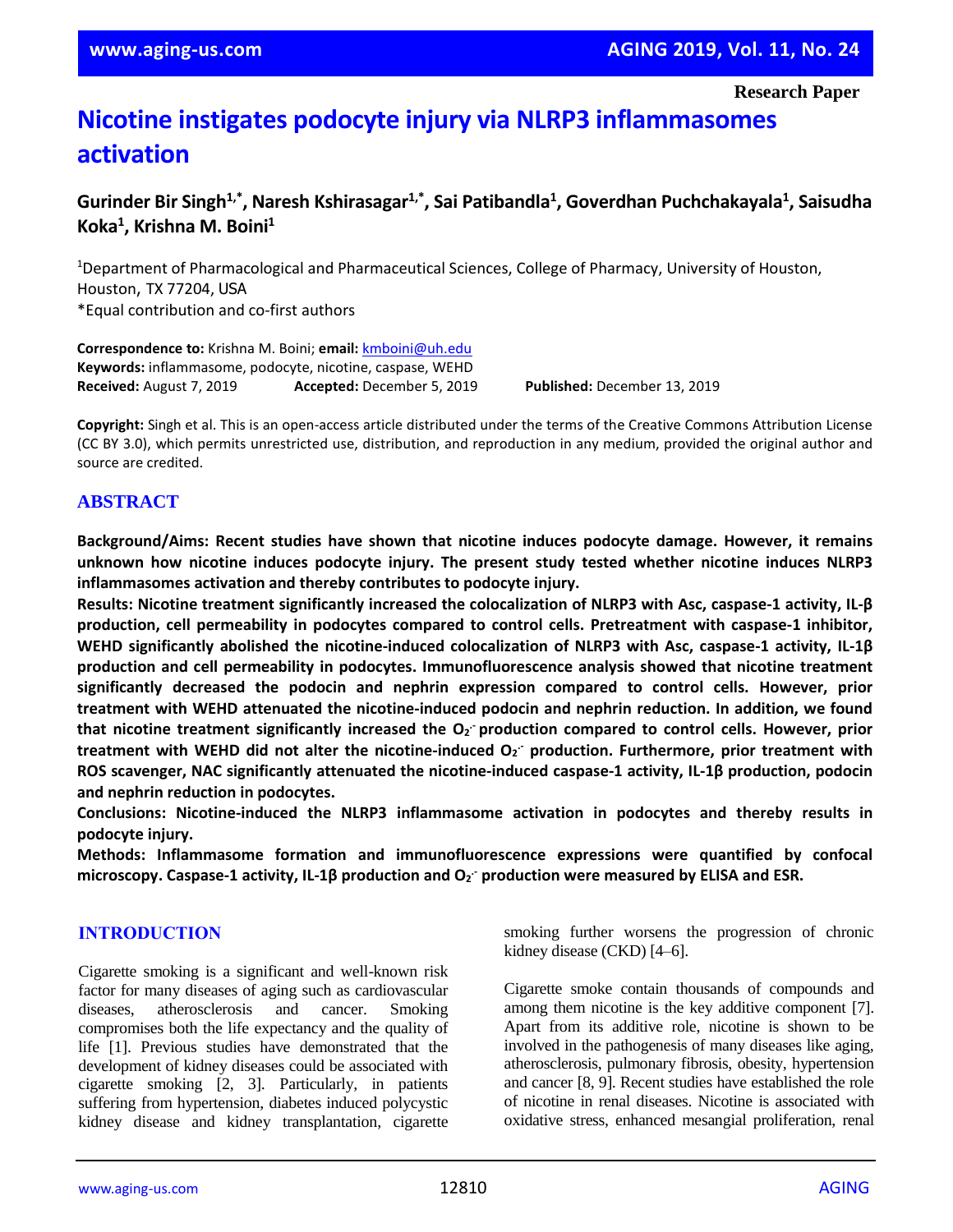fibrosis and extracellular matrix deposition [10–12]. Nicotine was shown to promote glomerular injury in rodent models of acute nephritis and diabetic nephropathy [13]. In diabetic nephropathic mouse model, nicotine promotes extracellular matrix deposition resulting in renal injury [14]. Nicotine illicit its effects via nicotinic acetylcholine receptors (nAChRs) which are  $Ca^{2+}$ activated channels [14]. Nicotine also mediates its action by increasing oxidative stress in the kidney [6, 15] and renal proximal tubule cells in *in vitro* [16]. Previous reports indicate that α7nAChR is activated by nicotine in the proximal tubule. The active  $\alpha$ 7nAChR initiates the biosynthesis of profibrotic and proinflammatory cytokines [12]. However, the exact mechanism of how cigarette smoking accelerates the progression of CKD is still uncertain.

NLRP3 inflammasome is known to act as a sensor and is shown to be involved in inflammatory as well as noninflammatory responses [17–21]. The pathogenic role of NLRP3 inflammasome has been established in several diseases like diabetes, silicosis, obesity, gout, acetaminophen-induced liver toxicity [22–29], unilateral ureteral obstruction [30, 31], acute ischemia/reperfusioninduced kidney injury [32], non-diabetic kidney disease [31] and obesity-induced glomerular injury [33]. The NLRP3 inflammasome is also activated by other triggers like bacterial toxins [34], monosodium urate crystals [23], cholesterol crystals [35], ATP, β-amyloid [36], visfatin [37], muramyl dipeptide [38] and other stimuli [22]. Recently, nicotine has been shown to be involved in development of inflammatory atherosclerotic plaques via NLRP3 inflammasome activation [39]. Hence, in the current study we tested whether nicotine activates NLRP3 inflammasomes in podocytes and contributes to podocyte damage.

## **RESULTS**

#### **Nicotine causes podocyte damage**

To delineate the *in vitro* effects of nicotine on podocyte injury, cultured podocytes were treated with different concentrations of nicotine (2  $\mu$ M, 4  $\mu$ M and 8  $\mu$ M) for overnight. Our results demonstrate that nicotine dose dependently decreased the expression of both podocin and nephrin which are markers of podocyte damage (Figure 1A, 1B). So, for further studies we selected 8 µM as an effective dose for remaining experiments.

#### **Activation of NLRP3 inflammasome by nicotine in cultured mouse podocytes**

We hypothesized that nicotine induces inflammasome activation leading to podocyte damage. As shown in Figure 2, nicotine induced co-localization of Nlrp3 (green) with ASC (red) as shown by increased yellow staining in podocytes. However, such nicotine-induced colocalization of Nlrp3 with Asc was blocked by WEHD, a caspase-1 inhibitor (Figure 2A). The summarized quantitative analysis of co-localization of Nlrp3 with Asc in podocytes is shown in Figure 2B. Furthermore, we have found that nicotine treatment enhanced the caspase-1 activity (Figure 3A) and increased production of IL-1β (Figure 3B) compared to control cells. Prior treatment of podocytes with caspase-1 inhibitor, WEHD attenuated nicotine-induced caspase-1 activity and IL-1β production (Figure 3A and 3B).

#### **Inhibition of caspase-1 protects the podocytes from nicotine-induced damage**

Podocyte-specific markers such as podocin and nephrin are down regulated during podocyte injury [33, 40]. Hence, the expression of podocin and desmin were monitored to assess the podocyte damage. Nicotine treatment resulted in an intense reduction of podocin and nephrin expression following immunofluorescence analysis demonstrating significant podocyte damage (Figure 4A–4D). Conversely, prior treatment with caspase-1 inhibitor, WEHD protected the podocytes from damage as shown by normalized protein expression of podocin and nephrin compared to control levels (Figure 4A–4D). These results confirm that nicotine is involved in podocyte dysfunction through the activation of NLRP3 inflammasomes in podocytes.

## **Nicotine-induced podocyte monolayer permeability and dysfunction**

Next, we tested the role of nicotine in mediating podocyte dysfunction by examining its effect on the permeability of podocyte monolayers to FITC-dextran. As shown in Figure 5, nicotine significantly increased podocyte monolayer permeability as compared to untreated podocytes. Conversely, prior treatment with WEHD significantly attenuated the nicotine-induced increase in the podocyte monolayer permeability (Figure 5). This result suggests that nicotine is associated with podocyte monolayer disruption via NLRP3 inflammasomes.

## **Nicotine-induced podocyte injury requires ROS**

The role of reactive oxygen species (ROS) in NLRP3 inflammasomes activation in different cell types is well established [20, 33]. Hence, we tested whether nicotineinduced  $O_2$  production in podocytes. We found that nicotine treatment significantly increased the  $O_2$ <sup>-</sup> production compared to control cells. On the other hand, prior treatment with caspase-1 inhibitor, WEHD did not alter the nicotineinduced  $O_2$ <sup>-</sup> production (Figure 6). This data suggests that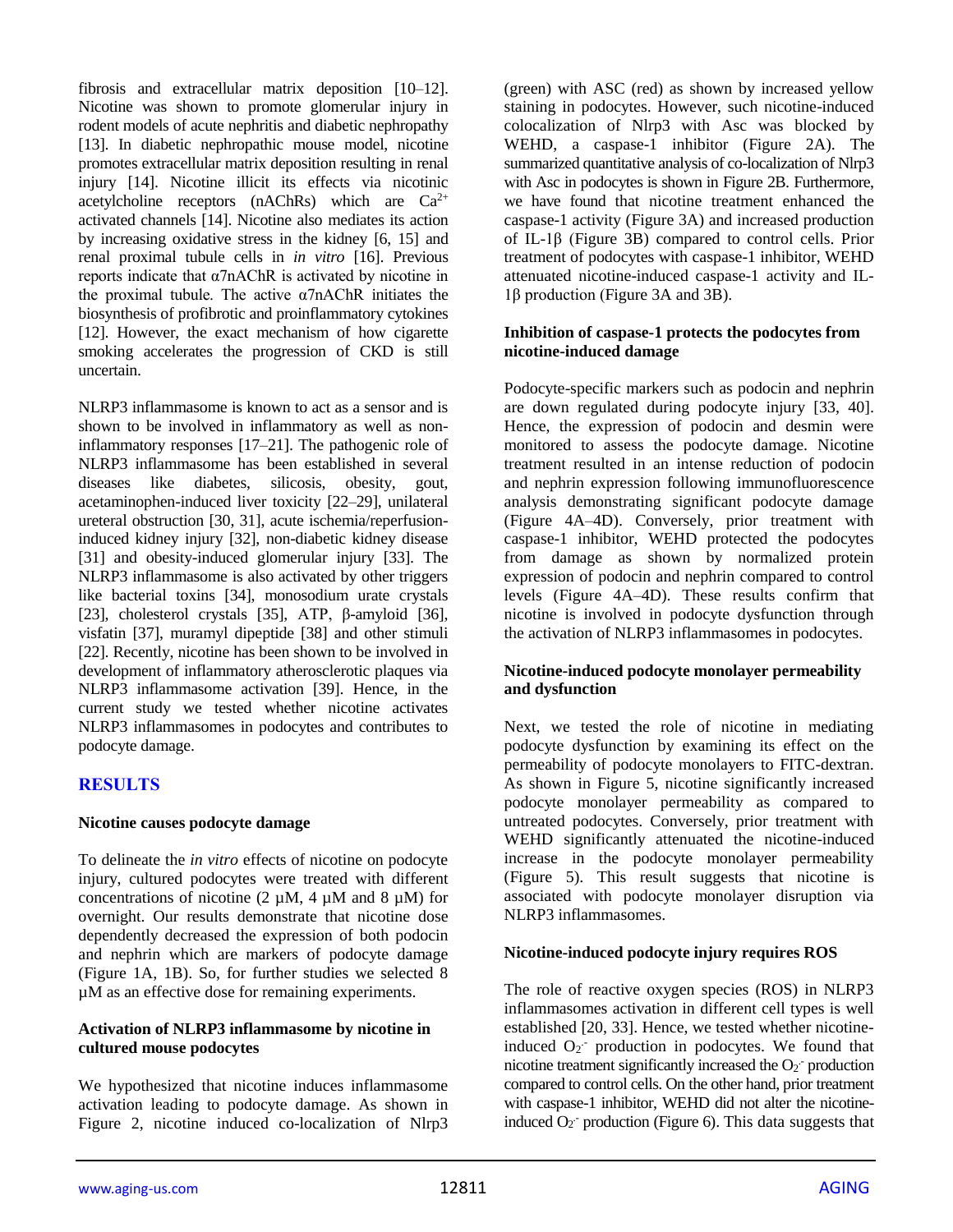nicotine-induced  $O_2$ <sup>-</sup> production is upstream of NLRP3 inflammasomes activation.

Subsequently, we examined whether, N-acetylcysteine (NAC), a scavenger of ROS attenuates nicotine induced inflammasome activation and podocyte damage. As shown in Figure 7, the activity of caspase-1 and production of IL-1β was significantly

increased in podocytes upon nicotine treatment. However, prior treatment with ROS scavenger NAC attenuated the activity of caspase-1 activity and production of IL-1β induced by nicotine (Figure 7). Furthermore, we also found that NAC rescued podocyte injury as evident from restored podocin and nephrin expression in podocytes treated with nicotine along with NAC (Figure 8).



**Figure 1. Effect of Nicotine on podocyte injury.** Representative immunofluorescence images (**A**) and summarized quantification data shows Podocin (**B**) and Nephrin (**C**) expression in podocytes treated with different concentrations of Nicotine (2µM, 4µM, 8µM). Images were quantified using Image J software. N=5. \* Significant difference from control.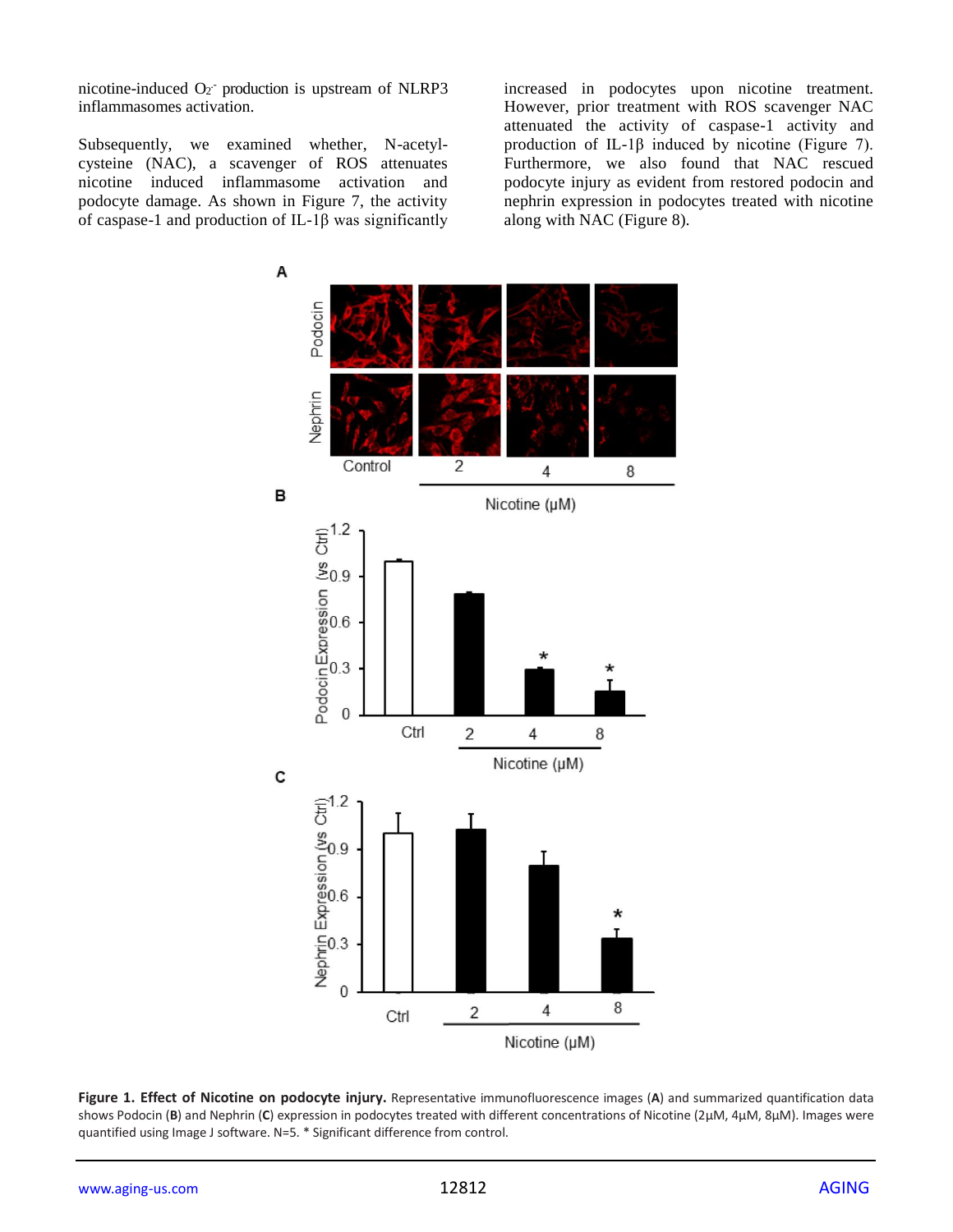

**Figure 2. Nicotine induced NLRP3 inflammasome formation in podocytes.** (**A**) Representative confocal fluorescence images show the colocalization of NLRP3 with ASC. (**B**) Summarized data shows the fold changes of pearson coefficient correlation (PCC) for the colocalization of NLRP3 with ASC with or without stimulation of nicotine and/or caspase-1 inhibition by WEHD. N=5. Veh: Vehicle. \*significant difference from control, # significant difference from nicotine treated group.



**Figure 3. Inflammasome activation by nicotine in podocytes.** Values are arithmetic means ± SEM (n=6 each group) of caspase-1 activity (**A**) and IL-β production (**B**) in podocytes with or without stimulation of nicotine and/or WEHD. \*significant difference from control, #significant difference from nicotine treated group.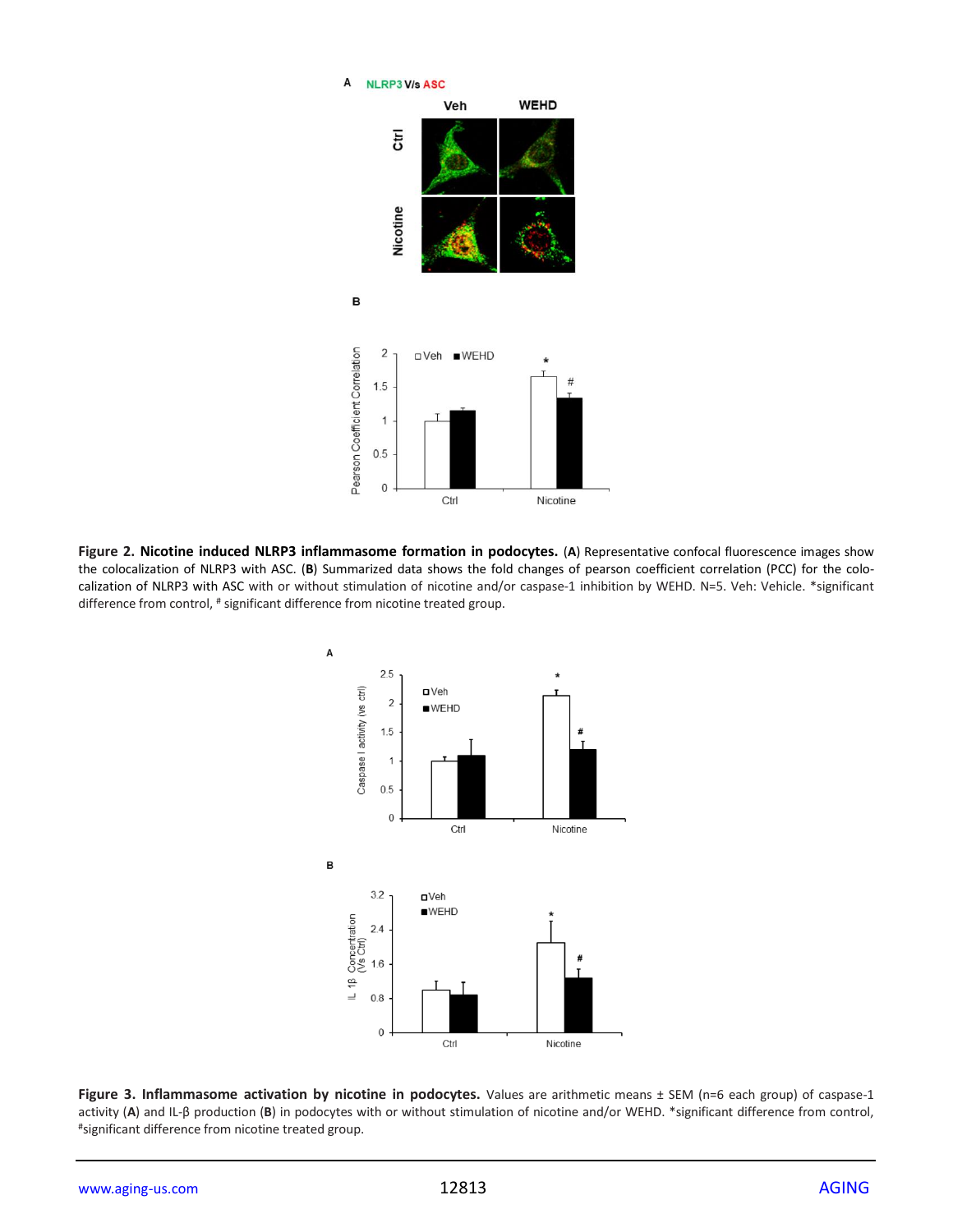

**Figure 4. Inhibition of inflammasome abolishes nicotine-induced podocyte injury.** Representative immunofluorescence images and summarized quantification data shows Podocin (**A**) and Nephrin (**B**) expression in podocytes treated with or without stimulation of nicotine and/or WEHD. Images were quantified using Image J software. N=5. \*significant difference from control, #significant difference from nicotine treated group.



**Figure 5. Inhibition of inflammasome abolishes nicotine-induced cell permeability in podocytes.** Values are arithmetic means ± SEM (n=6 each group) of cell permeability in podocytes with or without stimulation of nicotine and/or WEHD. \*significant difference from control, #significant difference from nicotine treated group.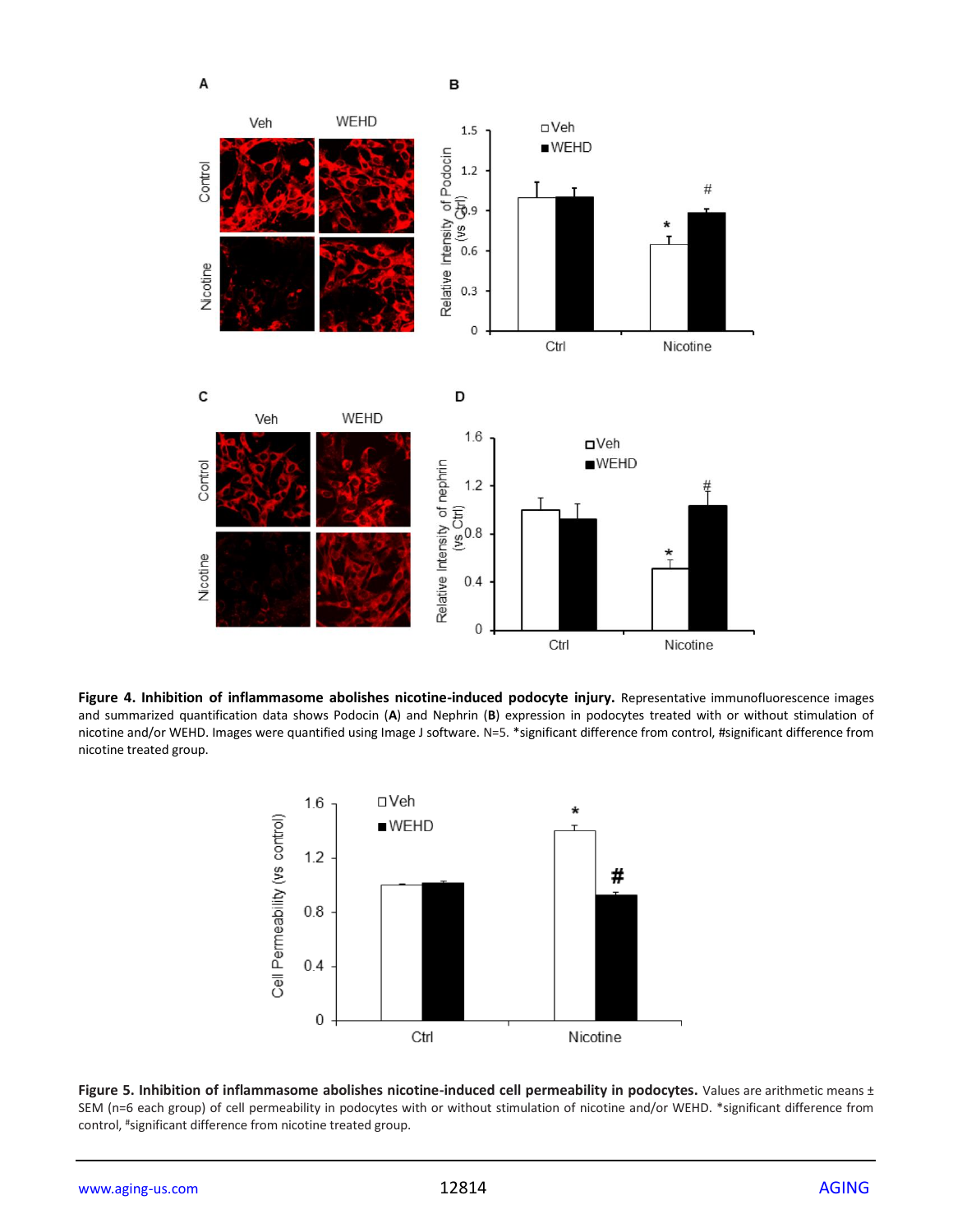## **DISCUSSION**

The major goal of our current study was to identify whether activation of inflammasomes contributes to nicotine induced podocyte damage and consequent glomerular sclerosis. Our results demonstrate that nicotine induced aggregation of NLRP3 inflammasome components, caspase-1 activation and IL-1β production



Figure 6. O<sub>2</sub><sup>-</sup> Production in podocytes with or without nicotine and/or WEHD treatment. Values are arithmetic means ± SE (n=4 each group) of O<sub>2</sub> production in podocytes with or without nicotine and/or WEHD treatment. Ctrl: Control, \* Significant difference (*P<*0.05) compared to the control group.



**Figure 7. Effect of NAC (N-acetyl-cysteine), ROS scavenger on nicotine-induced inflammasome activation.** Values are arithmetic means ± SEM (n=6 each group) of caspase-1 activity (**A**) and IL-β production (**B**) in podocytes with or without stimulation of nicotine and/or NAC. \*significant difference from control, # significant difference from nicotine treated group.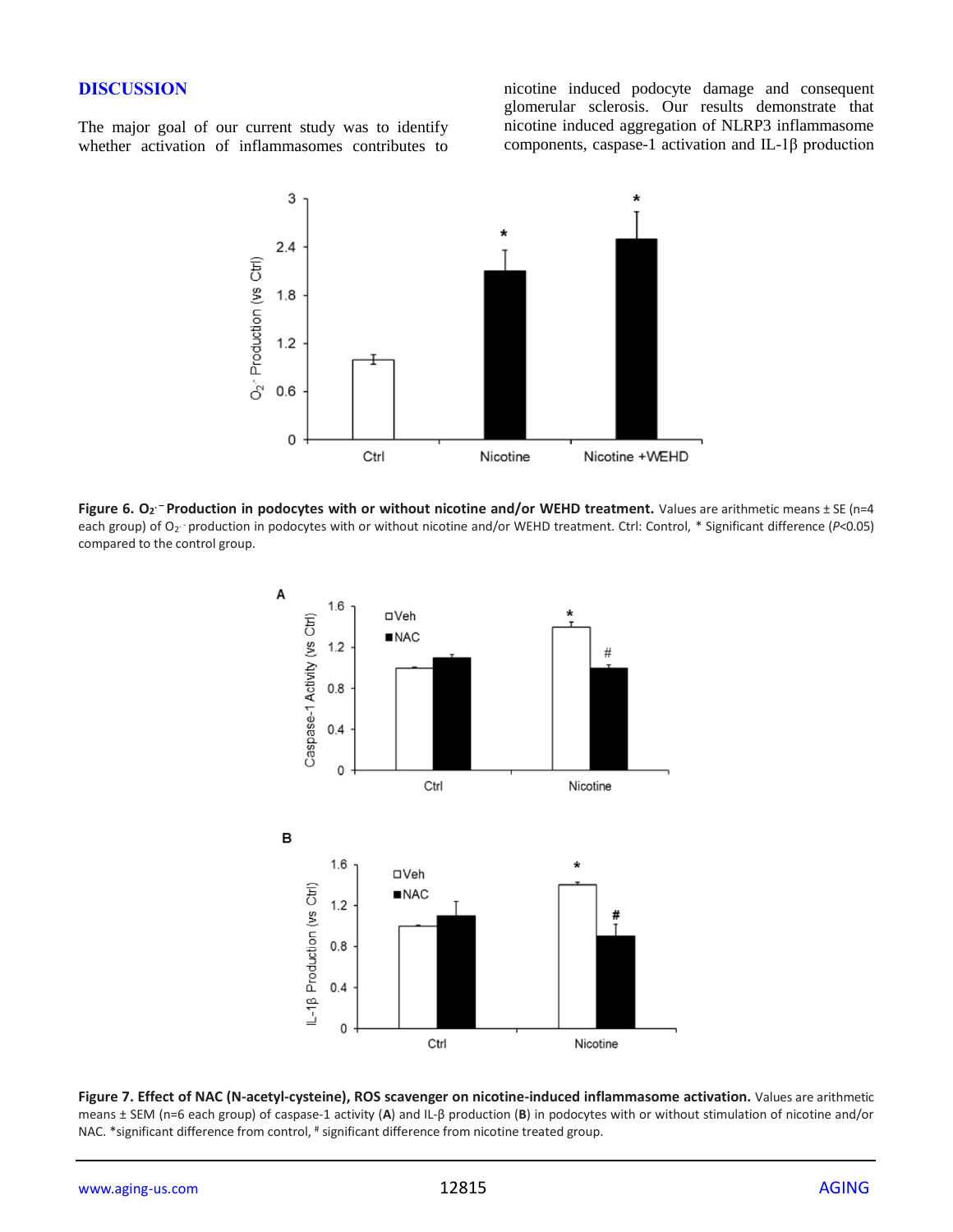leading to injury of the cultured podocytes. However, such activation of inflammasome and podocyte injury by nicotine was attenuated in WEHD treated cells. In addition, we also confirmed the role of ROS in nicotine associated podocyte damage via activation of NLRP3 inflammasomes. Our results demonstrate the critical role of nicotine in turning on inflammatory response via activating NLRP3 inflammasomes leading to renal inflammation and renal dysfunction during smoking and may help in understanding the pathophysiology of nicotine associated chronic kidney diseases.

Cigarette smoking is known to accelerate the rate of development of chronic kidney diseases, polycystic kidney disease, diabetes mellitus [2, 41], hypertension [4, 5], IgA nephropathy, lupus nephritis [42], and post kidney transplantation [3, 6]. Likewise, investigational studies revealed that the exposure to environmental tobacco smoke worsens renal injury in diabetic nephropathy and aging mouse models [12]. In another study, it was shown that nicotine causes the podocyte damage through JNK, ERK1/2, and p38 pathways that are regulated ROS generation [43]. However, despite the existing experimental and clinical data, the exact mechanisms responsible for the deleterious effects of nicotine have not been identified. Nevertheless, NLRP3 inflammasome activation has been recently associated with various pathological conditions such as gout, diabetes, chronic kidney diseases including podocyte damage and glomerular injury [17, 23–25, 27–30, 32, 33] and to a number of other diseases like acute lung injury, silicosis, Alzheimer's disease, liver toxicity, and



**Figure 8. ROS scavenger N-acetyl-cysteine (NAC) protected podocyte from nicotine-induced podocyte injury.** Representative immunofluorescence images and summarized quantification data (n=6 each group) shows podocin (**A**) and nephrin (**B**) expression in podocytes treated with or without stimulation of nicotine and/or NAC. Images were quantified using Image J software. \*significant difference from control, #significant difference from nicotine treated group.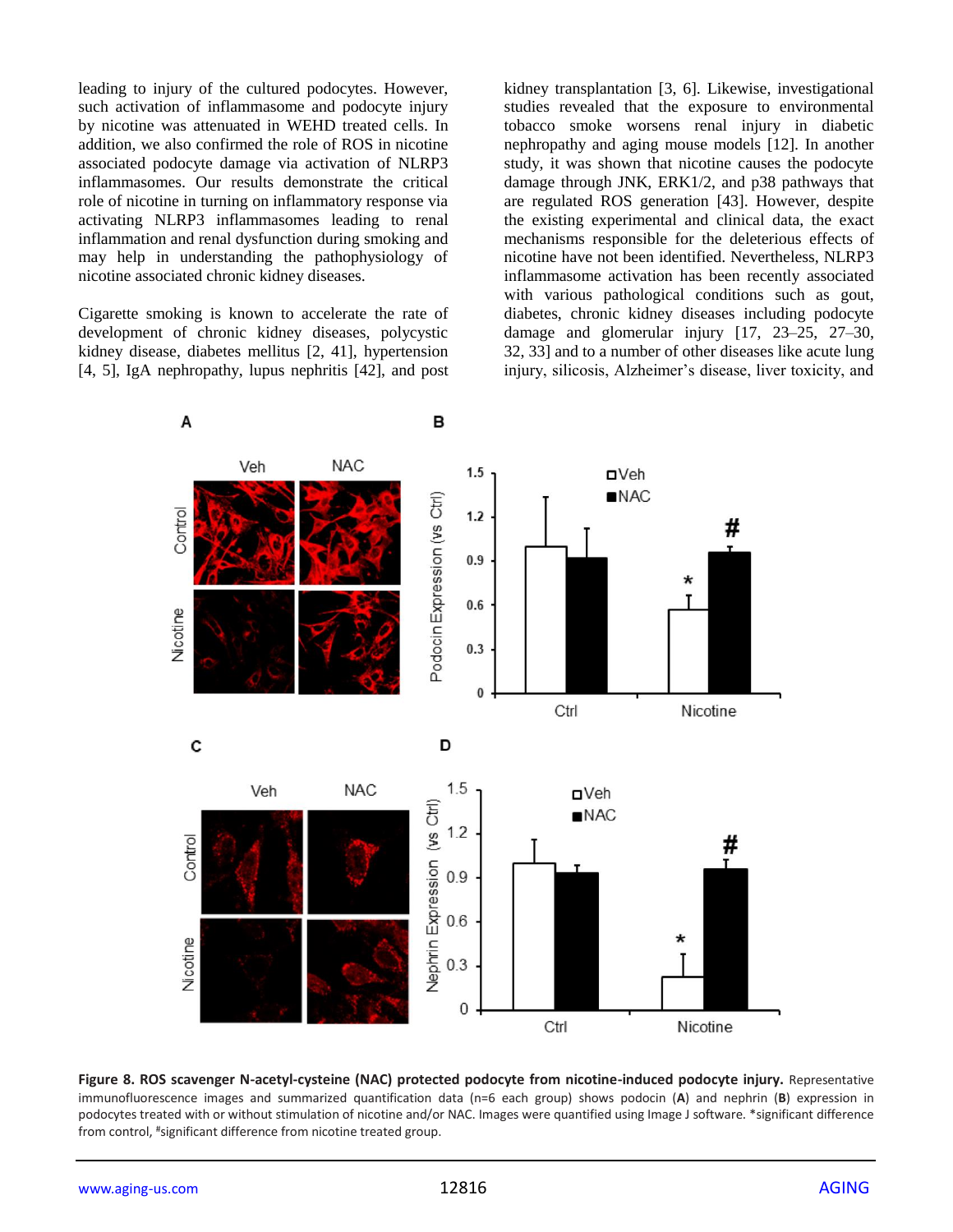cystic fibrosis [22–25, 27, 28]. Yet, it is not known whether nicotine activates NLRP3 inflammasome and contributes to podocyte damage. In the present study, we have shown that colocalization of NLRP3 with ASC, caspase-1 activity and IL-1β production was increased by nicotine stimulation suggesting the formation and activation of NLRP3 inflammasomes. This nicotine-induced inflammasome formation and activation was abolished in podocytes with prior treatment with caspase-1 inhibitor, WEHD (Figure 2 and 3). Thus, our results indicate that nicotine enhanced activation of Nlpr3 inflammasome in podocytes, which may contribute to the development of podocyte damage. These results are consistent with earlier reports that nicotine treatment increased the expression of NLRP3, ASC, caspase-1 activation and IL-1β production in human aortic endothelial cells (HAECs) and silencing NLRP3 and ASC in endothelial cells by RNA interference (siRNA) significantly attenuated the nicotine-induced activation of NLRP3, ASC, caspase-1, IL-1β and IL-18 production [39]. To our knowledge, the current study provides the first experimental evidence indicating that nicotine induced NLRP3 inflammasome formation and activation in podocytes. Our results clearly indicate that nicotine induced activation of NLRP3 inflammasomes in podocytes contributes to the development of kidney diseases.

During physiological and pathological processes, podocytes play a critical role in the prevention of glomerular protein leakage through the formation of slit diaphragm [43]. Smoking worsens the kidney diseases and clinical studies have demonstrated that smoking enhances proteinuria [11, 43]. Hence, it could be possible that the tobacco smoke contents directly affect the podocytes in the kidney [43]. In this context, we demonstrated that nicotine reduced the nephrin expression in podocytes, signifying that it triggered podocyte injury [43]. However, it remains unknown whether inhibition of inflammasome by WEHD protects against the nicotine-induced podocyte injury. In the present study, we found that nicotine treatment significantly reduced podocin and nephrin expression in podocytes, which was abolished by prior treatment with WEHD, a caspase-1 inhibitor suggesting the critical role of NLRP3 inflammasomes in nicotine associated podocyte injury (Figure 4). Functional significance of nicotine associated NLRP3 activation was further explored by studying nicotine-induced enhancement of podocyte monolayer permeability. Increased vascular permeability resulting in increased glomerular permeability is known to contribute to the development and advancement of glomerular injury [44, 45]. The present study demonstrates that nicotine increased the permeability of podocyte monolayer and this nicotine-induced increase in podocyte

permeability was significantly attenuated by treatment with a caspase-1 inhibitor, WEHD, suggesting the role of NLRP3 inflammasomes in nicotine associated increase in podocyte permeability (Figure 5).

Next, we confirmed the mechanisms underlying nicotine induced NLRP3 inflammasome activation in podocytes. Inflammasome activation is known to sense changes in cellular oxidative stress and activation of the NLRP3 inflammasome by increased ROS is the most widely accepted and reasonably known mechanism [20, 46, 47]. Consistent with these reports, our study demonstrated that treatment with ROS scavenger, N-acetyl-cysteine (NAC) attenuated nicotine-induced caspase-1 activity as well as IL-1β production in podocytes. NAC treatment protected podocytes from ROS induced injury as demonstrated by the preserved expression of podocin and nephrin in nicotine treated cells, suggesting the role of ROS in nicotine induced NLRP3 inflammasome activation (Figures 7 and 8). However, further studies are required to reveal which nicotinic receptors are mediating the inflammasome activation in podocytes. In this regard, there were reports that nicotine mediates its effects through the activation of different nicotinic acetylcholine receptors (nAChRs) in different cell types including α4, α5, α7, β2, β3 and β4 which are expressed in human mesangial cells [14, 43].  $\alpha$ 3,  $\alpha$ 5, and  $\beta$ 1 are expressed in renal proximal tubular epithelial cells (HK-2), α5, α6, α7 and β3 are expressed in podocytes [43, 48]. Recently Lu et al reported that  $\alpha$ 7 nAChR activation contributed to the NLRP3 inflammasome inhibition in peritoneal mouse macrophages and dendritic cells [49]. On-going studies in our laboratory will further clarify the role of these nicotine subunits on nicotine-induced activation of inflammasome activation and podocyte damage. In conclusion, the current study confirmed for the first time that nicotineinduced NLRP3 inflammasome activation in podocytes and thereby results in podocyte injury. Hence, targeting Nlrp3 inflammasome might be a promising therapeutic approach to inhibit inflammasome activation and protect podocytes against nicotine-induced injury.

## **MATERIALS AND METHODS**

## **Cell culture**

A conditionally immortalized mouse podocyte cell line was cultured undifferentiated with 10 U/ml recombinant mouse interferon-γ at 33°C on collagen I-coated flasks in serum containing RPMI 1640 medium containing 10% fetal bovine serum, 100 U/ml penicillin and 100 mg/ml streptomycin. After differentiation at 37°C for 10–14 days without interferon–γ, podocytes were used for the following experiments. Podocytes were pretreated with WEHD or N-acetyl cysteine (NAC) (10µM) for 30 min prior to nicotine treatment  $(8\mu M)$  for overnight.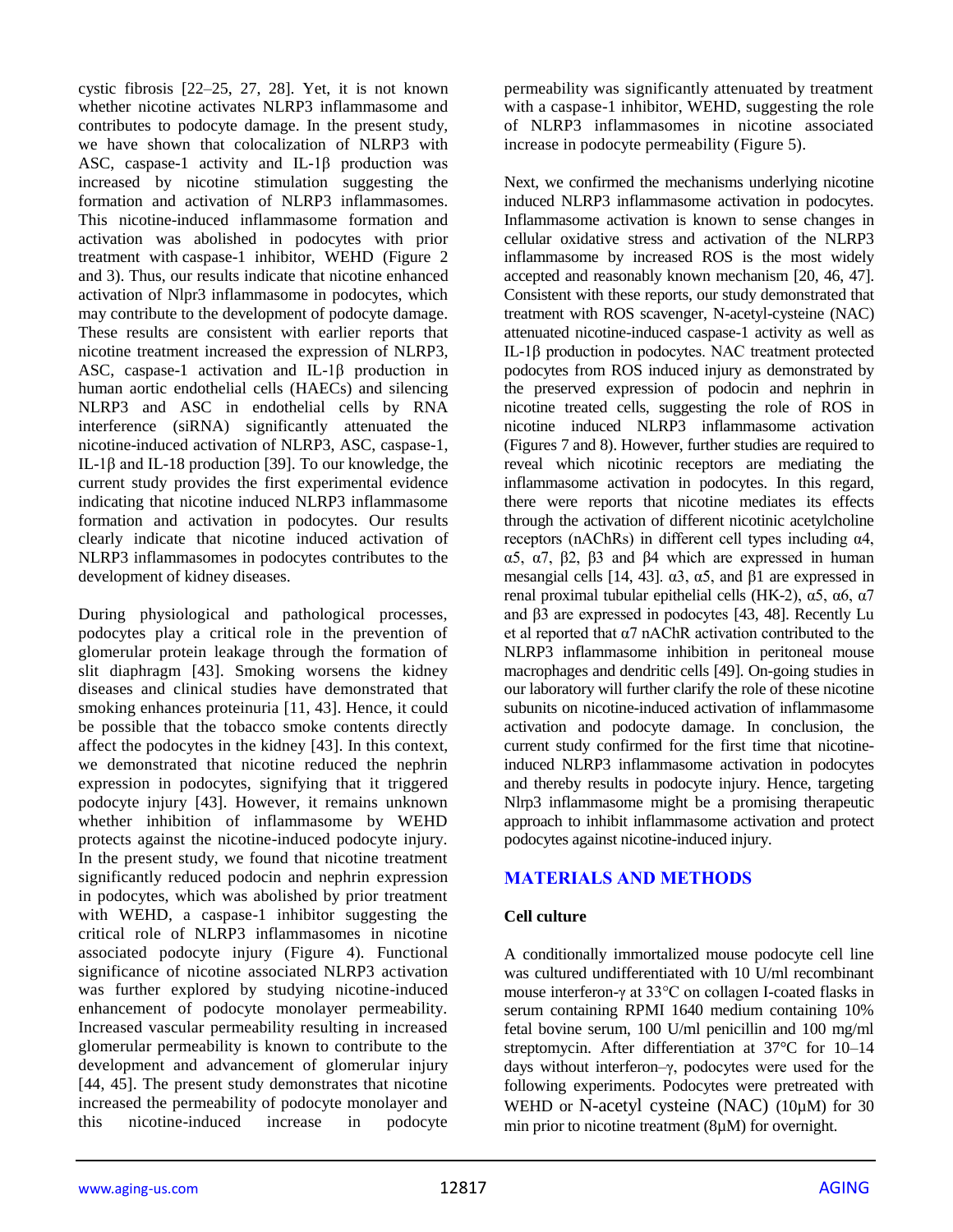#### **Immunofluorescence staining of cells**

Cells were fixed in 4% PFA, and then blocked with 1% BSA for 30 min. After incubated with primary antibody (podocin, nephrin, NLRP3 and ASC) 1:200 dilution in 0.1% BSA overnight, the cells were stained with secondary antibodies. After washing, the cells were mounted with DAPI-containing mounting solution. Then the slides were observed under a fluorescent microscope and images were taken (Nikon, Japan). For, confocal analysis, the slides were visualized through sequentially scanning on Leica laser scanning confocal microscope (Leica SP-8, Germany). Colocalization was analyzed by Image J, and the co-localization coefficient was represented by Pearson's correlation coefficient [40].

## **Caspase-1 activity and IL-1β production assay**

After nicotine treatment, cells were harvested and homogenized to extract proteins for caspase-1 activity assay by using a commercially available kit (Biovision). These data were expressed as the fold change compared with control cells. In addition, the cell supernatant was also collected to measure the IL-1β production by a mouse IL-1β ELISA kit (Bender Medsystems, Burlingame, CA) according to the protocol described by the manufacturer [21, 50].

#### **Electronic spin resonance (ESR) analysis of O<sup>2</sup> . production**

For detection of O2<sup>-</sup> production, proteins from podocytes were extracted using sucrose buffer and resuspended with modified Kreb's–Hepes buffer containing deferoximine (100 mM, Sigma) and diethyldithiocarbamate (5 mM, Sigma). The podocytes (20 µg protein) were incubated for 10 min at 37 °C in the presence or absence of SOD  $(200 \text{ U/ml})$ , and then supplied with 1mM O2  $\cdot$  specific spin trap 1-hydroxy-3-methoxycarbonyl-2,2,5,5 tetramethylpyrrolidine (CMH, Noxygen, Elzach, Germany). The mixture was loaded in glass capillaries and immediately analyzed for  $O2$   $\cdot$  production kinetically for 7 min in a Miniscope MS5000 electromagnetic spin resonance [33, 37, 45] spectrometer (Rotunda Scientific Technologies, Stow, Ohio). The results were expressed as the fold changes of control.

## **Cell permeability assay**

The permeability of podocyte layer in culture was measured according to the methods as described previously [19]. In brief, podocyte were seeded in the upper chambers of 0.4 μm polycarbonate transwell filters of a 12-well filtration microplate (Whatman Inc.). After reaching confluence, the culture medium was replaced with fresh serum free RPMI 1640 media in

presence of nicotine (8µM) with or without WEHD and incubated overnight. Following day fresh phenol redfree RPMI 1640 with 70 kDa FITC-dextran (2.5 μmol/l) in the upper chambers was added and incubated for 2.5 hrs. The filtration microplate was removed and the medium from the lower compartment was collected, and then fluorescence was measured in a spectrofluorimeter at 494 nm excitation and 521 nm emissions. The relative permeable fluorescence intensity was used to represent the cell permeability [45].

## **Statistical analysis**

Data are provided as arithmetic means  $\pm$  SEM; *n* represents the number of independent experiments. All data were tested for significance using ANOVA or paired and unpaired Student's t-test as applicable. Only results with p<0.05 were considered statistically significant.

## **CONFLICTS OF INTEREST**

The authors of this manuscript declare that they have no conflicts of interest.

## **FUNDING**

This work was supported by grants from National Institutes of Health (R01DK104031 to K.B and R56HL143809 to S.K) and American Heart Association (19AIREA34380223 to S.K).

## **REFERENCES**

- 1. Boyle P. Cancer, cigarette smoking and premature death in Europe: a review including the Recommendations of European Cancer Experts Consensus Meeting, Helsinki, October 1996. Lung Cancer. 1997; 17:1–60. [https://doi.org/10.1016/S0169-5002\(97\)00648-X](https://doi.org/10.1016/S0169-5002%2897%2900648-X) [PMID:9194026](https://www.ncbi.nlm.nih.gov/pubmed/9194026)
- 2. Orth SR. Smoking—a renal risk factor. Nephron. 2000; 86:12–26. <https://doi.org/10.1159/000045708> [PMID:10971149](https://www.ncbi.nlm.nih.gov/pubmed/10971149)
- 3. Orth SR, Hallan SI. Smoking: a risk factor for progression of chronic kidney disease and for cardiovascular morbidity and mortality in renal patients—absence of evidence or evidence of absence? Clin J Am Soc Nephrol. 2008; 3:226–36. <https://doi.org/10.2215/CJN.03740907> [PMID:18003763](https://www.ncbi.nlm.nih.gov/pubmed/18003763)
- 4. Bleyer AJ, Shemanski LR, Burke GL, Hansen KJ, Appel RG. Tobacco, hypertension, and vascular disease: risk factors for renal functional decline in an older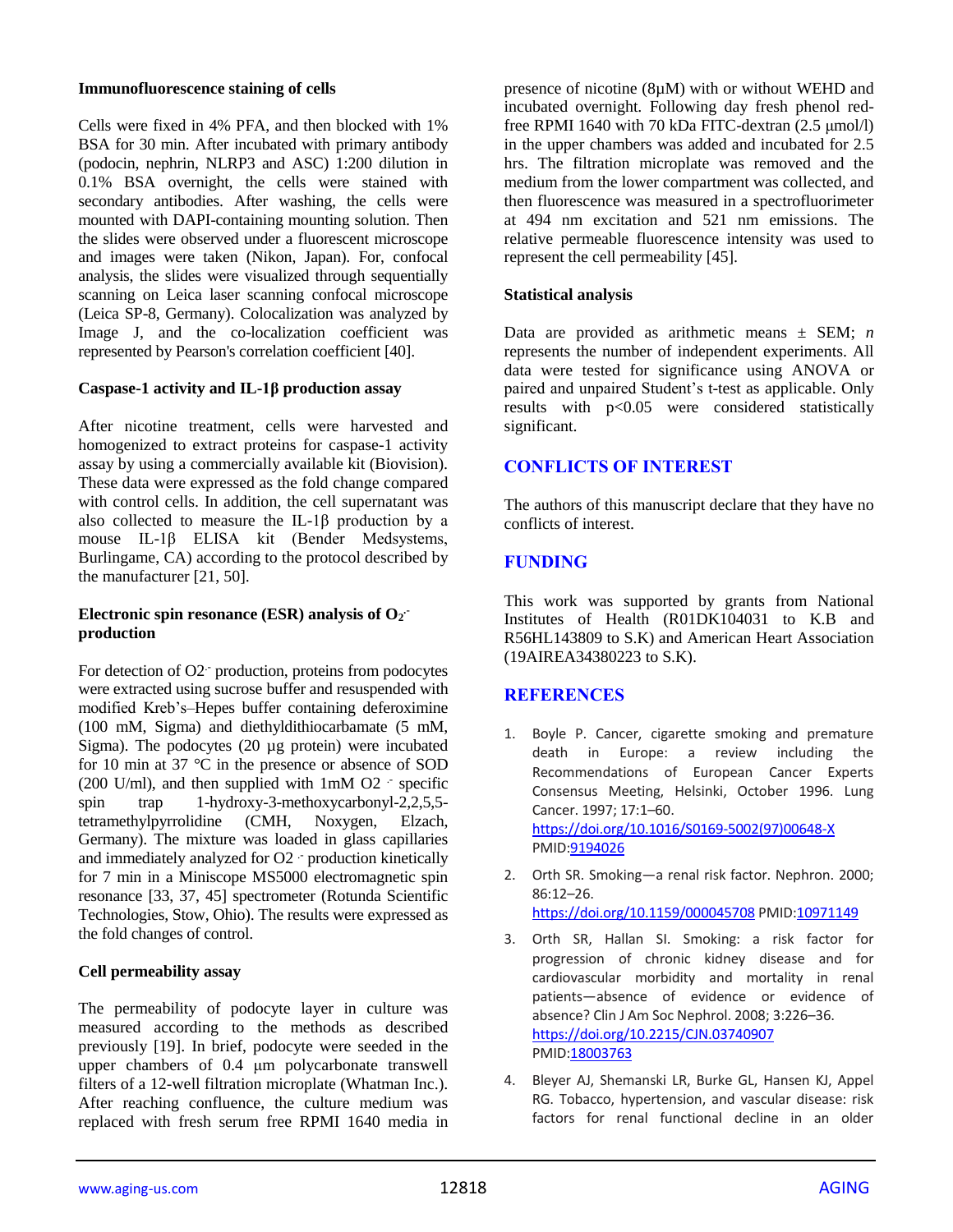population. Kidney Int. 2000; 57:2072–79. <https://doi.org/10.1046/j.1523-1755.2000.00056.x> [PMID:10792626](https://www.ncbi.nlm.nih.gov/pubmed/10792626)

- 5. Hörner D, Fliser D, Klimm HP, Ritz E. Albuminuria in normotensive and hypertensive individuals attending offices of general practitioners. J Hypertens. 1996; 14:655–60. <https://doi.org/10.1097/00004872-199605000-00016> [PMID:8762210](https://www.ncbi.nlm.nih.gov/pubmed/8762210)
- 6. Orth SR, Viedt C, Ritz E. Adverse effects of smoking in the renal patient. Tohoku J Exp Med. 2001; 194:1–15. <https://doi.org/10.1620/tjem.194.1> [PMID:11556729](https://www.ncbi.nlm.nih.gov/pubmed/11556729)
- 7. Stedman RL. The chemical composition of tobacco and tobacco smoke. Chem Rev. 1968; 68:153–207. <https://doi.org/10.1021/cr60252a002> [PMID:4868017](https://www.ncbi.nlm.nih.gov/pubmed/4868017)
- 8. Heeschen C, Jang JJ, Weis M, Pathak A, Kaji S, Hu RS, Tsao PS, Johnson FL, Cooke JP. Nicotine stimulates angiogenesis and promotes tumor growth and atherosclerosis. Nat Med. 2001; 7:833–39. <https://doi.org/10.1038/89961> [PMID:11433349](https://www.ncbi.nlm.nih.gov/pubmed/11433349)
- 9. Roman J, Ritzenthaler JD, Gil-Acosta A, Rivera HN, Roser-Page S. Nicotine and fibronectin expression in lung fibroblasts: implications for tobacco-related lung tissue remodeling. FASEB J. 2004; 18:1436–38. <https://doi.org/10.1096/fj.03-0826fje> [PMID:15247149](https://www.ncbi.nlm.nih.gov/pubmed/15247149)
- 10. Haass M, Kübler W. Nicotine and sympathetic neurotransmission. Cardiovasc Drugs Ther. 1997; 10:657–65. <https://doi.org/10.1007/BF00053022> [PMID:9110108](https://www.ncbi.nlm.nih.gov/pubmed/9110108)
- 11. Jain G, Jaimes EA. Nicotine signaling and progression of chronic kidney disease in smokers. Biochem Pharmacol. 2013; 86:1215–23. <https://doi.org/10.1016/j.bcp.2013.07.014> [PMID:23892062](https://www.ncbi.nlm.nih.gov/pubmed/23892062)
- 12. Rezonzew G, Chumley P, Feng W, Hua P, Siegal GP, Jaimes EA. Nicotine exposure and the progression of chronic kidney disease: role of the α7-nicotinic acetylcholine receptor. Am J Physiol Renal Physiol. 2012; 303:F304–12. <https://doi.org/10.1152/ajprenal.00661.2011> [PMID:22552933](https://www.ncbi.nlm.nih.gov/pubmed/22552933)
- 13. Jaimes EA, Tian RX, Joshi MS, Raij L. Nicotine augments glomerular injury in a rat model of acute nephritis. Am J Nephrol. 2009; 29:319–26. <https://doi.org/10.1159/000163593> [PMID:18849602](https://www.ncbi.nlm.nih.gov/pubmed/18849602)
- 14. Jaimes EA, Tian RX, Raij L. Nicotine: the link between cigarette smoking and the progression of renal injury? Am J Physiol Heart Circ Physiol. 2007; 292:H76–82. <https://doi.org/10.1152/ajpheart.00693.2006> [PMID:16920799](https://www.ncbi.nlm.nih.gov/pubmed/16920799)
- 15. Arany I, Grifoni S, Clark JS, Csongradi E, Maric C, Juncos LA. Chronic nicotine exposure exacerbates acute renal ischemic injury. Am J Physiol Renal Physiol. 2011; 301:F125–33. <https://doi.org/10.1152/ajprenal.00041.2011> [PMID:21511693](https://www.ncbi.nlm.nih.gov/pubmed/21511693)
- 16. Arany I, Clark J, Reed DK, Juncos LA. Chronic nicotine exposure augments renal oxidative stress and injury through transcriptional activation of p66shc. Nephrol Dial Transplant. 2013; 28:1417–25. <https://doi.org/10.1093/ndt/gfs596> [PMID:23328708](https://www.ncbi.nlm.nih.gov/pubmed/23328708)
- 17. Duewell P, Kono H, Rayner KJ, Sirois CM, Vladimer G, Bauernfeind FG, Abela GS, Franchi L, Nuñez G, Schnurr M, Espevik T, Lien E, Fitzgerald KA, et al. NLRP3 inflammasomes are required for atherogenesis and activated by cholesterol crystals. Nature. 2010; 464:1357–61.

<https://doi.org/10.1038/nature08938> [PMID:20428172](https://www.ncbi.nlm.nih.gov/pubmed/20428172)

18. Rajamäki K, Lappalainen J, Oörni K, Välimäki E, Matikainen S, Kovanen PT, Eklund KK. Cholesterol crystals activate the NLRP3 inflammasome in human macrophages: a novel link between cholesterol metabolism and inflammation. PLoS One. 2010; 5:e11765. <https://doi.org/10.1371/journal.pone.0011765>

[PMID:20668705](https://www.ncbi.nlm.nih.gov/pubmed/20668705)

- 19. Boini KM, Hussain T, Li PL, Koka S. Trimethylamine-N-Oxide Instigates NLRP3 Inflammasome Activation and Endothelial Dysfunction. Cell Physiol Biochem. 2017; 44:152–62. <https://doi.org/10.1159/000484623> [PMID:29130962](https://www.ncbi.nlm.nih.gov/pubmed/29130962)
- 20. Schroder K, Tschopp J. The inflammasomes. Cell. 2010; 140:821–32. <https://doi.org/10.1016/j.cell.2010.01.040> [PMID:20303873](https://www.ncbi.nlm.nih.gov/pubmed/20303873)
- 21. Zhang C, Boini KM, Xia M, Abais JM, Li X, Liu Q, Li PL. Activation of Nod-like receptor protein 3 inflammasomes turns on podocyte injury and glomerular sclerosis in hyperhomocysteinemia. Hypertension. 2012; 60:154–62. [https://doi.org/10.1161/HYPERTENSIONAHA.111.189](https://doi.org/10.1161/HYPERTENSIONAHA.111.189688) [688](https://doi.org/10.1161/HYPERTENSIONAHA.111.189688) [PMID:22647887](https://www.ncbi.nlm.nih.gov/pubmed/22647887)
- 22. Imaeda AB, Watanabe A, Sohail MA, Mahmood S, Mohamadnejad M, Sutterwala FS, Flavell RA, Mehal WZ. Acetaminophen-induced hepatotoxicity in mice is dependent on Tlr9 and the Nalp3 inflammasome. J Clin Invest. 2009; 119:305–14.

<https://doi.org/10.1172/JCI35958> [PMID:19164858](https://www.ncbi.nlm.nih.gov/pubmed/19164858)

23. Martinon F, Pétrilli V, Mayor A, Tardivel A, Tschopp J. Gout-associated uric acid crystals activate the NALP3 inflammasome. Nature. 2006; 440:237–41. <https://doi.org/10.1038/nature04516> [PMID:16407889](https://www.ncbi.nlm.nih.gov/pubmed/16407889)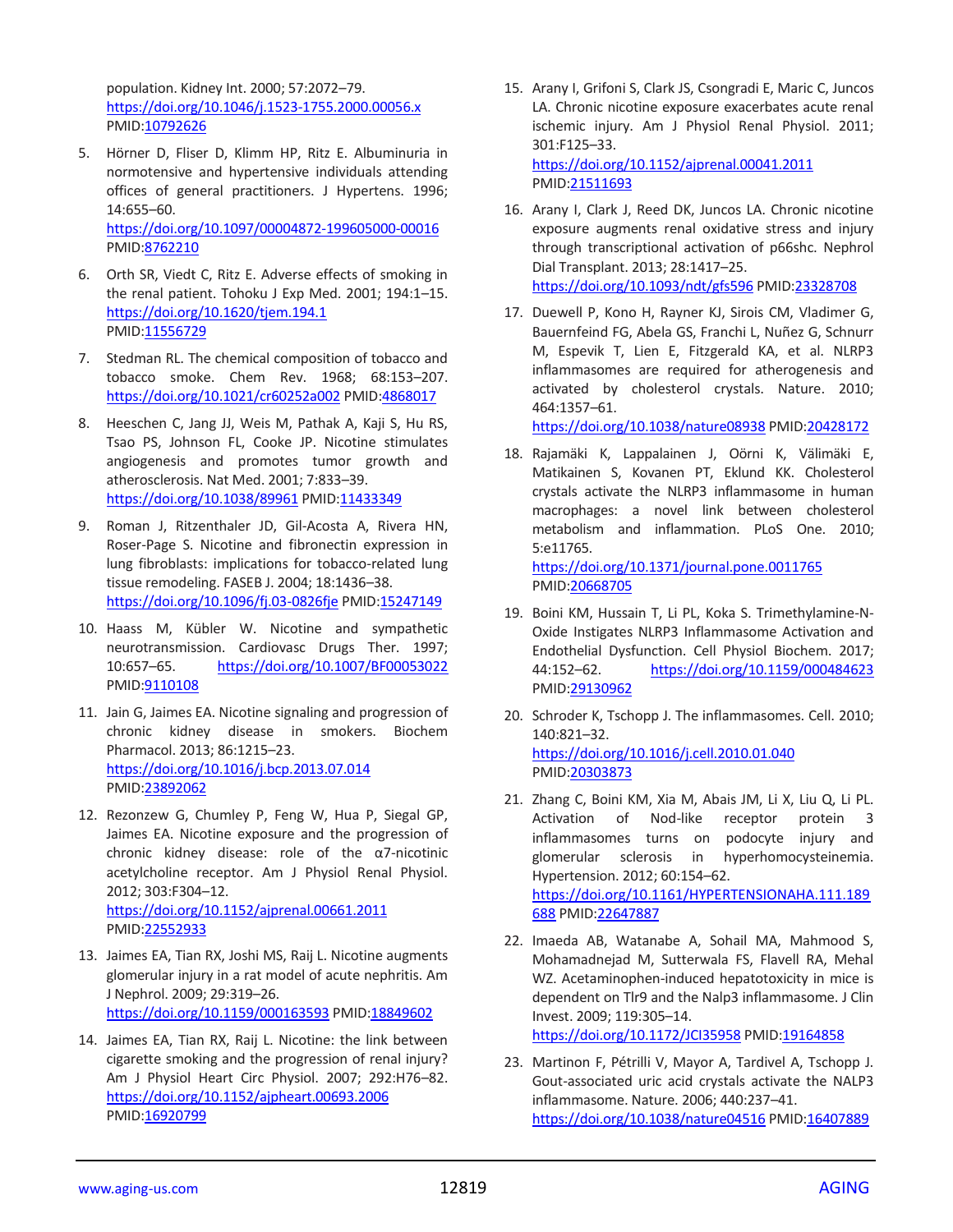24. Zhou R, Tardivel A, Thorens B, Choi I, Tschopp J. Thioredoxin-interacting protein links oxidative stress to inflammasome activation. Nat Immunol. 2010;  $11:136 - 40$ 

<https://doi.org/10.1038/ni.1831> [PMID:20023662](https://www.ncbi.nlm.nih.gov/pubmed/20023662)

- 25. De Nardo D, Latz E. NLRP3 inflammasomes link inflammation and metabolic disease. Trends Immunol. 2011; 32:373–79. <https://doi.org/10.1016/j.it.2011.05.004> [PMID:21733753](https://www.ncbi.nlm.nih.gov/pubmed/21733753)
- 26. Dostert C, Pétrilli V, Van Bruggen R, Steele C, Mossman BT, Tschopp J. Innate immune activation through Nalp3 inflammasome sensing of asbestos and silica. Science. 2008; 320:674–77. <https://doi.org/10.1126/science.1156995> [PMID:18403674](https://www.ncbi.nlm.nih.gov/pubmed/18403674)
- 27. Horng T, Hotamisligil GS. Linking the inflammasome to obesity-related disease. Nat Med. 2011; 17:164–65. <https://doi.org/10.1038/nm0211-164> [PMID:21297609](https://www.ncbi.nlm.nih.gov/pubmed/21297609)
- 28. Stienstra R, Joosten LA, Koenen T, van Tits B, van Diepen JA, van den Berg SA, Rensen PC, Voshol PJ, Fantuzzi G, Hijmans A, Kersten S, Müller M, van den Berg WB, et al. The inflammasome-mediated caspase-1 activation controls adipocyte differentiation and insulin sensitivity. Cell Metab. 2010; 12:593–605. <https://doi.org/10.1016/j.cmet.2010.11.011> [PMID:21109192](https://www.ncbi.nlm.nih.gov/pubmed/21109192)
- 29. Vandanmagsar B, Youm YH, Ravussin A, Galgani JE, Stadler K, Mynatt RL, Ravussin E, Stephens JM, Dixit VD. The NLRP3 inflammasome instigates obesityinduced inflammation and insulin resistance. Nat Med. 2011; 17:179–88. <https://doi.org/10.1038/nm.2279> [PMID:21217695](https://www.ncbi.nlm.nih.gov/pubmed/21217695)
- 30. Anders HJ, Muruve DA. The inflammasomes in kidney disease. J Am Soc Nephrol. 2011; 22:1007–18. <https://doi.org/10.1681/ASN.2010080798> [PMID:21566058](https://www.ncbi.nlm.nih.gov/pubmed/21566058)
- 31. Vilaysane A, Chun J, Seamone ME, Wang W, Chin R, Hirota S, Li Y, Clark SA, Tschopp J, Trpkov K, Hemmelgarn BR, Beck PL, Muruve DA. The NLRP3 inflammasome promotes renal inflammation and contributes to CKD. J Am Soc Nephrol. 2010; 21:1732–44. <https://doi.org/10.1681/ASN.2010020143> [PMID:20688930](https://www.ncbi.nlm.nih.gov/pubmed/20688930)
- 32. Iyer SS, Pulskens WP, Sadler JJ, Butter LM, Teske GJ, Ulland TK, Eisenbarth SC, Florquin S, Flavell RA, Leemans JC, Sutterwala FS. Necrotic cells trigger a sterile inflammatory response through the Nlrp3 inflammasome. Proc Natl Acad Sci USA. 2009; 106:20388–93. <https://doi.org/10.1073/pnas.0908698106> [PMID:19918053](https://www.ncbi.nlm.nih.gov/pubmed/19918053)
- 33. Boini KM, Xia M, Koka S, Gehr TW, Li PL. Instigation of NLRP3 inflammasome activation and glomerular injury in mice on the high fat diet: role of acid sphingomyelinase gene. Oncotarget. 2016; 7:19031–44. <https://doi.org/10.18632/oncotarget.8023> [PMID:26980705](https://www.ncbi.nlm.nih.gov/pubmed/26980705)
- 34. Mariathasan S, Newton K, Monack DM, Vucic D, French DM, Lee WP, Roose-Girma M, Erickson S, Dixit VM. Differential activation of the inflammasome by caspase-1 adaptors ASC and Ipaf. Nature. 2004; 430:213–18. <https://doi.org/10.1038/nature02664> [PMID:15190255](https://www.ncbi.nlm.nih.gov/pubmed/15190255)
- 35. Sheedy FJ, Grebe A, Rayner KJ, Kalantari P, Ramkhelawon B, Carpenter SB, Becker CE, Ediriweera HN, Mullick AE, Golenbock DT, Stuart LM, Latz E, Fitzgerald KA, Moore KJ. CD36 coordinates NLRP3 inflammasome activation by facilitating intracellular nucleation of soluble ligands into particulate ligands in sterile inflammation. Nat Immunol. 2013; 14:812–20. <https://doi.org/10.1038/ni.2639> [PMID:23812099](https://www.ncbi.nlm.nih.gov/pubmed/23812099)
- 36. Halle A, Hornung V, Petzold GC, Stewart CR, Monks BG, Reinheckel T, Fitzgerald KA, Latz E, Moore KJ, Golenbock DT. The NALP3 inflammasome is involved in the innate immune response to amyloid-beta. Nat Immunol. 2008; 9:857–65. <https://doi.org/10.1038/ni.1636> [PMID:18604209](https://www.ncbi.nlm.nih.gov/pubmed/18604209)

```
37. Koka S, Xia M, Zhang C, Zhang Y, Li PL, Boini KM.
```
- Podocyte NLRP3 Inflammasome Activation and Formation by Adipokine Visfatin. Cell Physiol Biochem. 2019; 53:355–65. <https://doi.org/10.33594/000000143> [PMID:31385664](https://www.ncbi.nlm.nih.gov/pubmed/31385664)
- 38. Martinon F, Agostini L, Meylan E, Tschopp J. Identification of bacterial muramyl dipeptide as activator of the NALP3/cryopyrin inflammasome. Curr Biol. 2004; 14:1929–34. <https://doi.org/10.1016/j.cub.2004.10.027> [PMID:15530394](https://www.ncbi.nlm.nih.gov/pubmed/15530394)
- 39. Wu X, Zhang H, Qi W, Zhang Y, Li J, Li Z, Lin Y, Bai X, Liu X, Chen X, Yang H, Xu C, Zhang Y, Yang B. Nicotine promotes atherosclerosis via ROS-NLRP3-mediated endothelial cell pyroptosis. Cell Death Dis. 2018; 9:171. <https://doi.org/10.1038/s41419-017-0257-3> [PMID:29416034](https://www.ncbi.nlm.nih.gov/pubmed/29416034)
- 40. Boini KM, Xia M, Xiong J, Li C, Payne LP, Li PL. Implication of CD38 gene in podocyte epithelial-tomesenchymal transition and glomerular sclerosis. J Cell Mol Med. 2012; 16:1674–85. <https://doi.org/10.1111/j.1582-4934.2011.01462.x> [PMID:21992601](https://www.ncbi.nlm.nih.gov/pubmed/21992601)
- 41. Rossing P, Hougaard P, Parving HH. Risk factors for development of incipient and overt diabetic nephropathy in type 1 diabetic patients: a 10-year